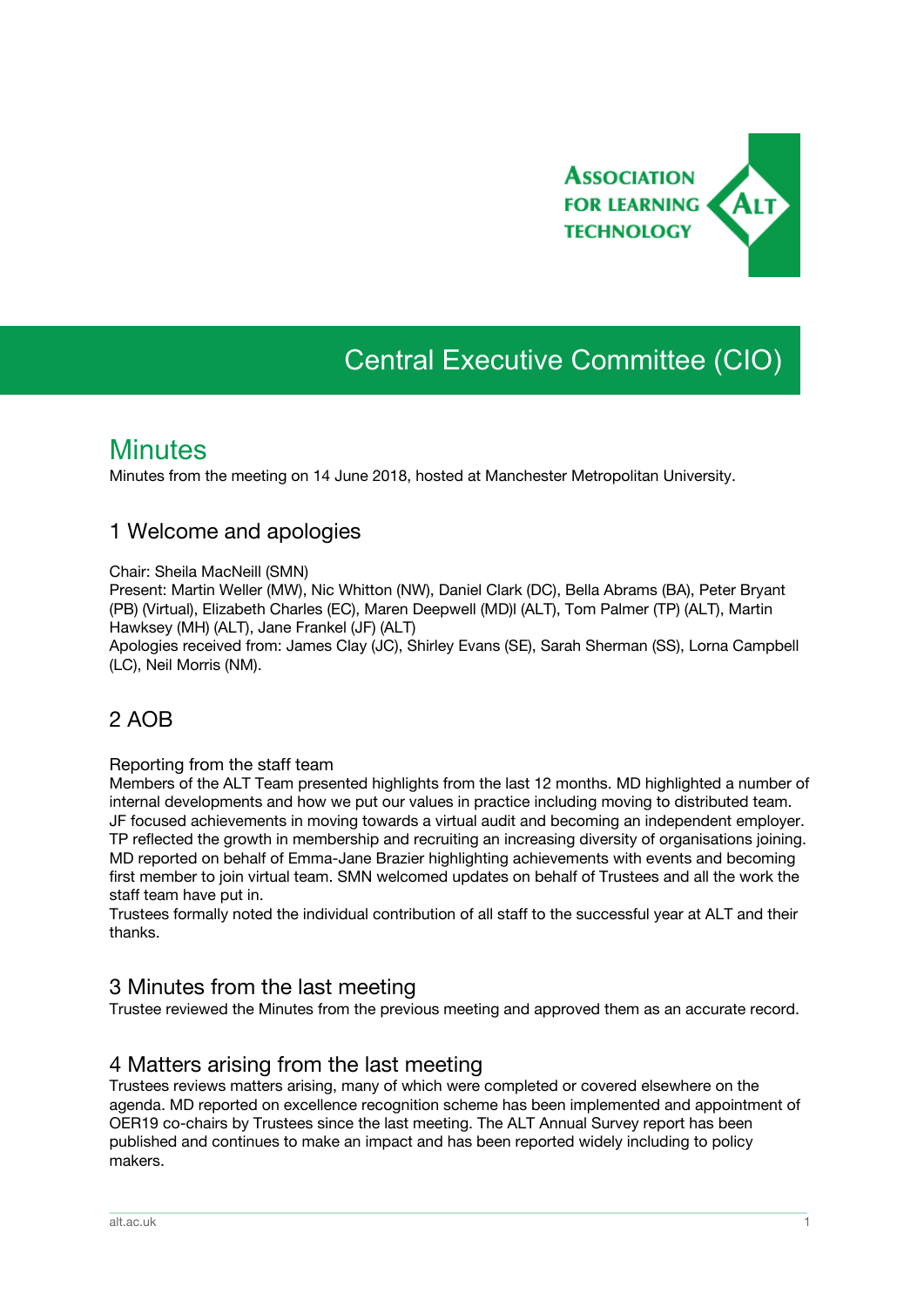### 5 Annual Report and Finance Report

DC presented the Finance Report.

#### Reporting on the current financial position

In relation to the first financial quarter of this year the report shows that we are on track to meet the budget and DC noted specifically:

- 1. OER18 conference outturn was close to expectations, but still lower than hoped for. There was a clear impact of the strike action in attracting registrations;
- 2. Membership income has continued strongly, with CMALT also performing well;
- 3. As per the Annual Accounts the restricted reserves have been increased in order to bring it in line with the increased staffing budget and to cover 6 months of operating costs;
- 4. The bond from OBU has been received back and is now located in the reserve account as part of the restricted reserves.
- 5. We have proceeded to offer some funded registrations for the Annual Conference as part of the funds sets aside to support Members from across Further Education and Skills, i.e. the Doug Gowan fund in response to multiple requests from applicants.

Trustees noted and approved the plan to start the next audit on an interim basis in July, to ensure that all new processes and procedures are working properly and to have the auditor's advice on any improvements that can be made.

Action: Trustees will review the financial report in more detail at the next meeting alongside financial procedures and risk management.

#### Annual Report and Accounts

The Annual Report and Accounts have been completed. The first virtual audit has been completed. The Accounts were being presented to Trustees for sign off.

DC presented his report:

In September, I will reach three years as Honorary Treasurer, and in that time there have been significant changes in the way ALT is organized. It has become a Charitable Incorporated Organisation (CIO), which means that the Trustees no longer bear personal liability for its debts, launched a new strategy, become a virtual organization and started employing its staff directly. This has meant saying goodbye to our successful partnership with Oxford Brookes University as we have matured into a fully independent organization.

These changes have deliberately been largely invisible to members, as we have continued to deliver on our strategy and objectives, but over time these changes will make ALT a stronger, more agile organization, able to be even more effective in its aims.

This greater independence requires a sound financial basis, and this has been a key goal of the Trustees for the last few years. In the year ended 31 January, we are pleased to have recorded a small surplus of £24,147, reflecting careful control of expenditure and ensuring the best possible value from all our activities.

Being a virtual, stand-alone organization does bring some increased risks, and in recognition of this, the Trustees have decided to transfer most of the surplus into a designated reserve fund, which now holds £160k. This represents six months of ALT's normal operating expenditure, so that, in the case of an unforeseen financial emergency, the charity could continue to operate for this length of time. Establishing such a reserve is in line with best practice in the sector. It is the Trustees intention that such funds are kept as a reserve for the foreseeable future, so designating it as such in our accounts gives transparency to our members and other stakeholders.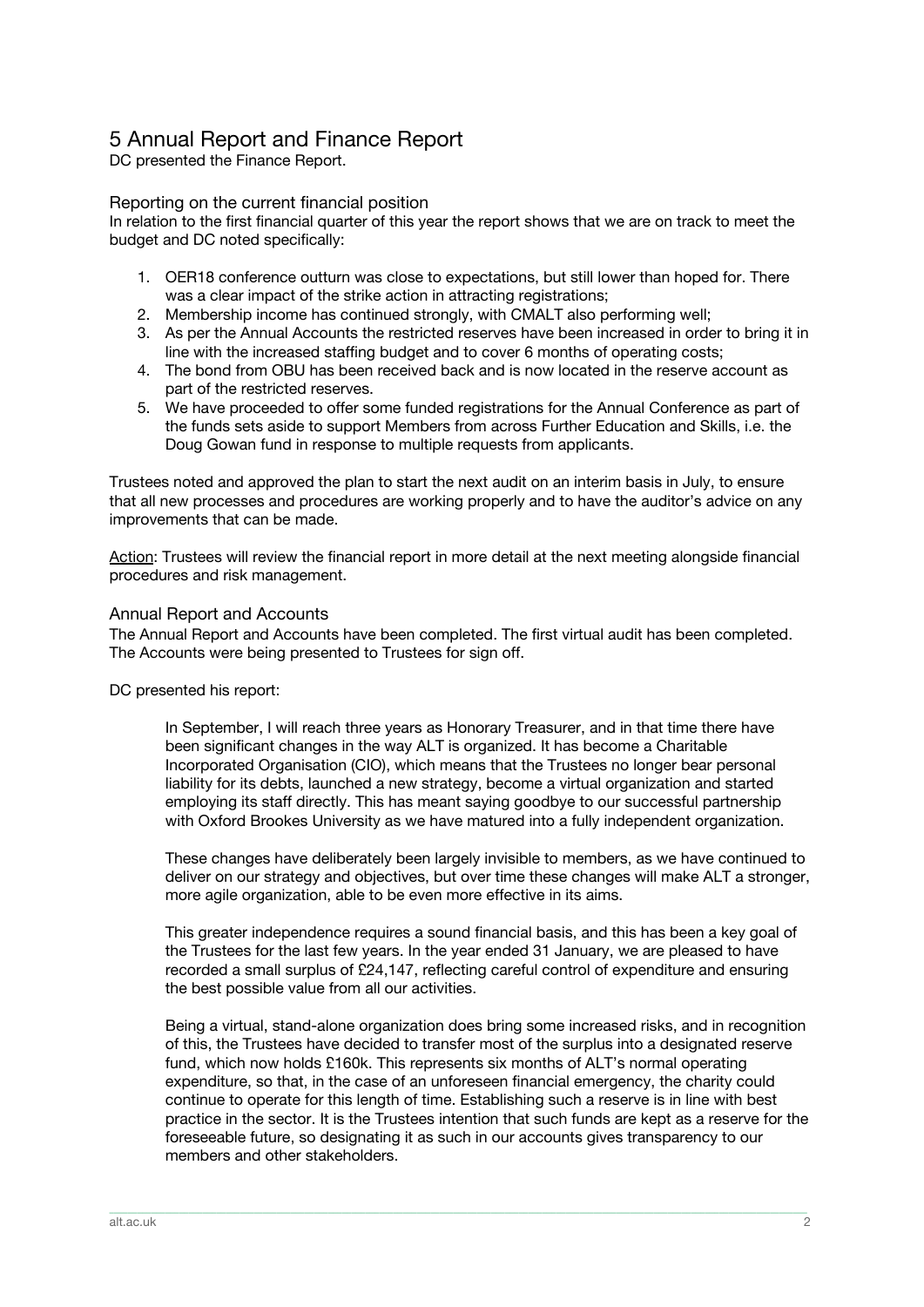Financial stability underpins the remarkable impact that ALT has in the field of educational technology, and we have a sound base as we move forward with our new strategy and structure.

Recommendation: Trustees reviewed and approved the Annual Report and Accounts. Trustees not present at the meeting will be asked to confirm their approval via email.

### 6 Reporting from Operational Committee Meetings

The reporting from Committees focused on cross-committee work around the Annual Conference and celebrating 25 years of ALT including writing guest posts for the blog, contributing case studies for membership and CMALT and organising community-led activities. Specially, Chairs of the Committee reported:

#### 6.1 Committee for FE and Cross-Sector Engagement

BA reported on discussion around activities. Highlighted that Winter Conference is seen as an easy entry level for FE/Skills members.

#### 6.2 Communications and Publications Committee

EC reported that activities were discussed and there has been come actions as a result. Reported the the #ALTC Blog has had a steady increase in publications.

#### 6.3 Membership Development Committee

Trustees reviewed the minutes from the meeting and particular actions that the Committee discussed. TP reported good results from the recruitment of potential members from Trustees and Committee Members.

### 7 Events Report and Annual Conference 2018

Trustees reviewed the Events report from Emma-Jane Brazier. This report covers the period between February 2018 and May 2018 which includes OER18 and looks ahead to September, the 25th ALT Annual Conference. Trustees in particular welcomed the positive feedback from OER18. Trustees attending OER18 were very pleased with the delivery of the conference.

#### Annual Conference

MD and SMN reported that the conference committee has been working well. We've had 180 submissions and anticipating 150 successful proposals. A site visit was recently concluded and went well. Focusing on making sure catering is improved from previous years. Noted media partnerships and contributions from the communities on the #ALTC Blog. Noted a number of showcases of student work from organisational members to the conference programme including the production of awards and music. Trustees encouraged to help share promotion of the conference and related activities. SMN highlighted that keen to support Virtually Connecting.

Trustees also discussed the risk noted in relation to conference income dropping and the actions taken to mitigate this as far as possible.

Action: Trustees to help promote the conference and registration.

#### Co-Chair role description

Trustees reported back on the drafting the Chairing ALT's Conferences document. MD requested input from Trustees on the value of being a co-chair. NW highlighted opportunities of having support from the ALT Team which enabled them to strategically use and direct the conference. Action: NW to finalise role description for Co-Chairs and provide request and quotes before September.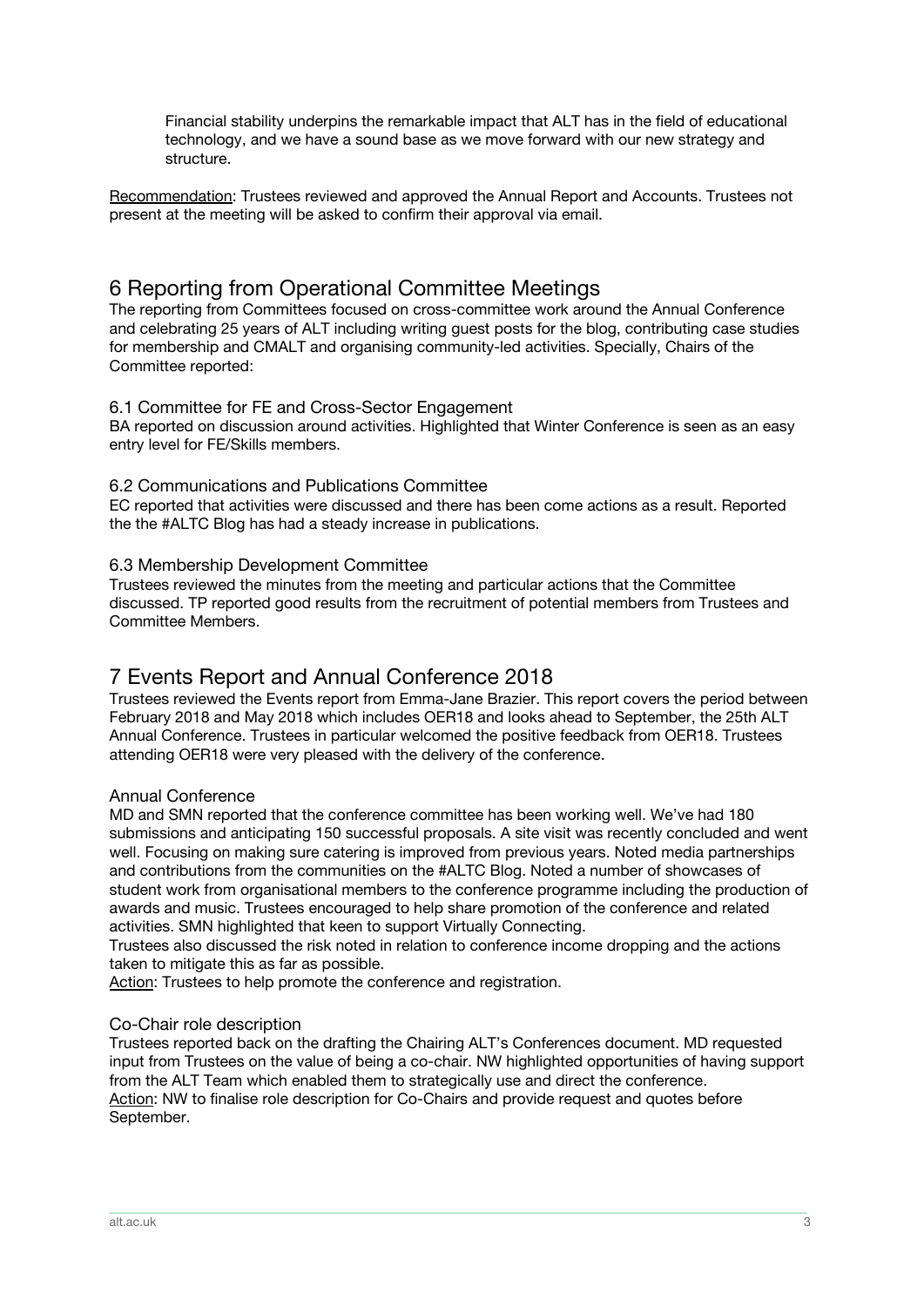### 8 Reporting from Journal Ed Board & Group

Trustees reviewed the report from the Editorial Board and progress made by the Strategic Working Group. MD highlighted progress has been made in putting the Journal back on a steady footing. The publication rate is back on track, changes in management have however made it a challenge to provide consistent reporting but this is also back on track with our publisher Open Academia. Work is being conducted to improve reviewer output and there has been an editorial board refresh to support this. MW noted there was perhaps an opportunity to have greater involvement from ALT-MEMBERS. Implications of maintaining standards of double bind peer review. Recognition of reviewers were discussed and integration of Pubon as an option was being considered.

Trustees noted the successful publication of the playful learning themed collection and that a call for papers for a new themed collection is just about to be published.

Trustees welcomed that ALT is now seeking membership of OASPA, see https://oaspa.org/membership/criteria-checklist-new-member-applicants/ and membership of COPE https://publicationethics.org/join-cope .

Action: MD to progress with Editorial Board and Strategic Working Group.

### 9 Chief Executive's Report

Trustees received a joint report from MD and MH on the transition, operations, risk management and HR. The report covered ALT's first few months operating as a fully independent organisation.

#### Transition completed

The transition process plan has been completed and the final outstanding task, the return of the bond from OBU, resolved successfully.

- **Hosting agreement:** all completed, nothing further to report.
- **TUPE transfer**: all measures outlined in the TUPE transfer have been implemented. Pension advice continues and we have contracted Jill Turner for this year to continue to be available for questions.
- **New employment contracts and framework**: nothing further to report, now in steady state and contracts of employment are being issued by Jo Cairns.
- **Pension scheme**: nothing further to report, see also TUPE transfer.
- **Infrastructure and IT provision:** Thus far initial conversations with potential partner organisations have not opened up any practical ways to provide access to eduroam for ALT staff. In light of GDPR we are also reviewing home network security and investigating VPN options.

Below is an updated overview of the outline plan Trustees approved previously.

**Completed: Q4 2017 (by 31 January 2018)**: During this period the transition of employee information and transfer of contracts took place. New processes for pension and payroll were setup and tested as far as possible. The team completed preparations for the transition and closure of the office space. Communication to Members were updated, including the main ALT website and email templates and invoices. We completed the transition plan.

**Completed: Q1 2018 (1 Feb - 30 April 2018):** Transition have moved to the general ops plan, risk register and budget and will be reflected in our plans for the coming year. ALT now operates as a fully distributed organisation and support for staff has been developed and is being reviewed on a regular basis. We have furthermore set up a new operations handbook to which we are adding new procedures as they are being developed and documenting new processes. We are publishing our lessons in a series of blog posts, see [here](http://marendeepwell.com/category/jointposts/) and here.

\_\_\_\_\_\_\_\_\_\_\_\_\_\_\_\_\_\_\_\_\_\_\_\_\_\_\_\_\_\_\_\_\_\_\_\_\_\_\_\_\_\_\_\_\_\_\_\_\_\_\_\_\_\_\_\_\_\_\_\_\_\_\_\_\_\_\_\_\_\_\_\_\_\_\_\_\_\_\_\_\_\_\_\_\_\_\_\_\_\_\_\_\_\_\_\_\_\_\_\_\_\_\_\_\_\_\_\_\_\_\_\_\_\_\_\_\_\_\_\_\_\_\_\_\_\_\_\_\_\_\_\_\_\_\_\_\_\_\_\_\_\_\_\_\_\_\_\_\_\_

Maren wrote an update to Members as part of her recent CEO [report](https://altc.alt.ac.uk/blog/2018/05/chief-executive-officers-report-may-2018/).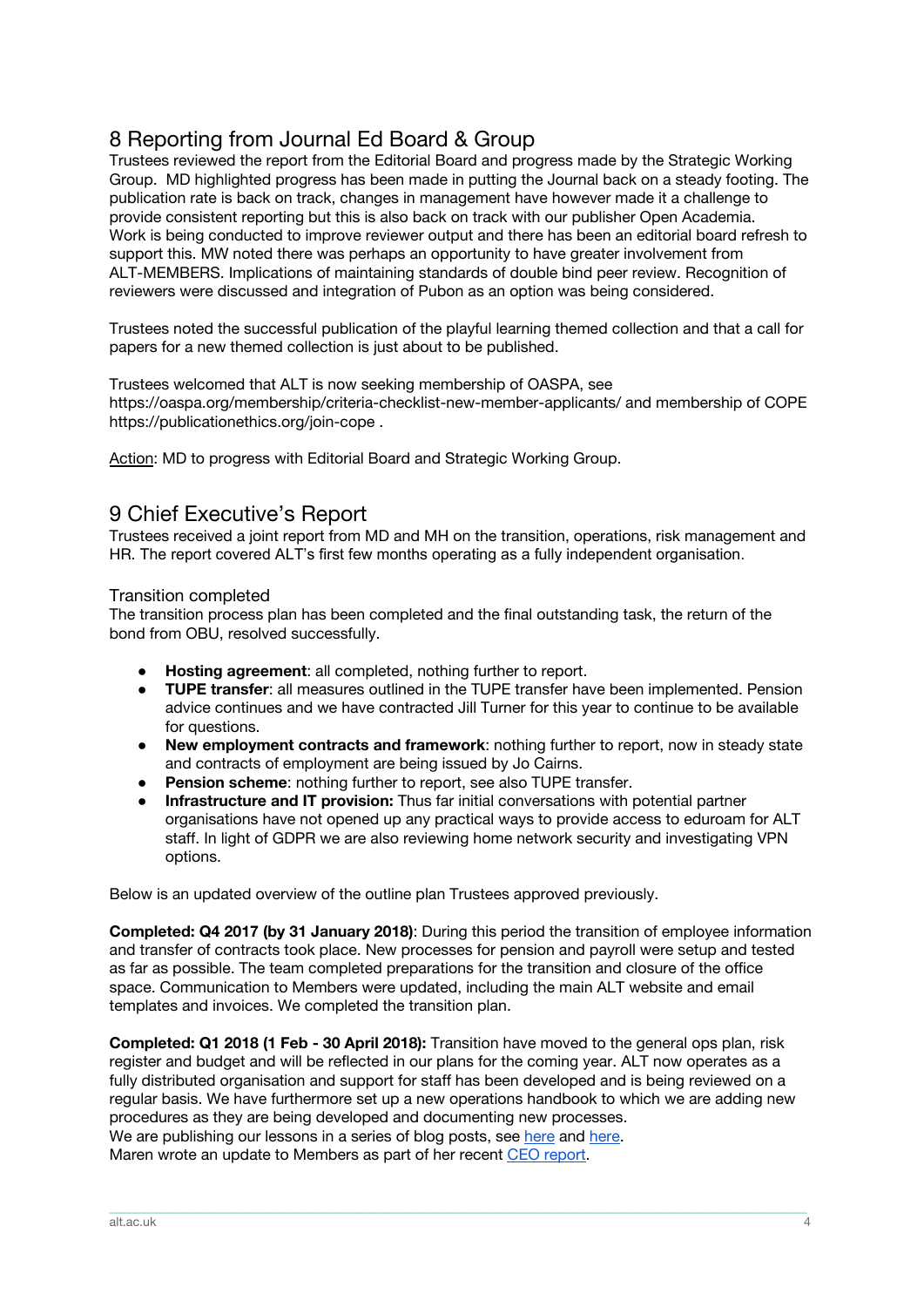**In Progress: Q2 2018 onwards (1 May 2018 onwards)**: Team Away Day on 13 June, followed by all staff taking part in the Trustee meeting. .

#### Operational plan and risk register 2018

Plan for 2018: The plan has been reviewed and updated at the end of Q1.

This is the busiest time of year for ALT and also when we generate the majority of our income.

|               |                          |             | $\frac{9}{6}$ = | $% =$        |
|---------------|--------------------------|-------------|-----------------|--------------|
|               | $% =$ Completed/on track | $\%$ = late | <b>critical</b> | planned      |
| Gov           | 75% (n.12)               | $0\%$ (n.0) | $0\%$ (n.0)     | 25% (n.4)    |
| <b>Ops</b>    | 89% (n.17)               | $0\%$ (n.0) | $0\%$ (n.0)     | 11% (n.2)    |
| <b>Mem</b>    | $100\%$ (n.11)           | $0\%$ (n.0) | $0\%$ (n.0)     | 0% (n.0)     |
| <b>Events</b> | 70% (n.7)                | $0\%$ (n.0) | $0\%$ (n.0)     | $20\%$ (n.2) |
| <b>Coms</b>   | 100% (n.6)               | $0\%$ (n.0) | $0\%$ (n.0)     | 0% (n.0)     |
| Pub           | 100% (n.2)               | $0\%$ (n.0) | $0\%$ (n.0)     | 0% (n.0)     |
| Projects      | 83% (n.5)                | $0\%$ (n.0) | $0\%$ (n.0)     | 17% $(n.1)$  |

This overview from the Operational Plan show that the majority of tasks are currently ongoing, which reflects that this is our busiest time of the year. At the end of Q1 no tasks were late or critically late, which is good but also indicative of very few deliverables in Q1.

| <b>Area</b>     | $\% =$<br>Completed/<br>on track | $\%$ = late  | $% =$ critical |
|-----------------|----------------------------------|--------------|----------------|
| Gov             | 77% (n. 10)                      | $0\%$ (n. 0) | $0\%$ (n. 0)   |
| Ops             | 100% (n.<br>10)                  | $0\%$ (n. 0) | $0\%$ (n. 0)   |
| Mem             | 100% (n. 2)                      | $0\%$ (n. 0) | $0\%$ (n. 0)   |
| <b>Events</b>   | 75% (n. 3)                       | $0\%$ (n. 0) | $0\%$ (n. 0)   |
| Coms            |                                  |              |                |
| Pub             | $100\%$ (n. 1)                   | $0\%$ (n. 0) | $0\%$ (n. 0)   |
| <b>Projects</b> | 100% (n. 2)                      | $0\%$ (n. 0) | $0\%$ (n. 0)   |

We specifically monitor and review critical tasks, which make up 33 of the 78 activities the plan covers. These tasks are also included individually in the risk register and reviewed quarterly.

The risk register has been reviewed and updated at the end of Q1 and now includes GDPR specific risks in addition to the separate risk register for GDPR. There are a number of risks that have decreased over the reporting period:

- 1. **Transition**: the transition has been completed, the risks associated with it has decreased;
- 2. **OER18/event income**: the conference has met the minimum budget targets, so that risk has decreased;
- 3. **Employment:** we took an active approach to mitigating the risks for the first 3 months, including taking expert advice, allocating additional resources, frequent communication with staff. The process is now running smoothly and the associated risks have been further mitigated by setting up a monthly payroll checklist.
- 4. **GDPR compliance**: with the progress made we have made significant progress mitigating the associated risks.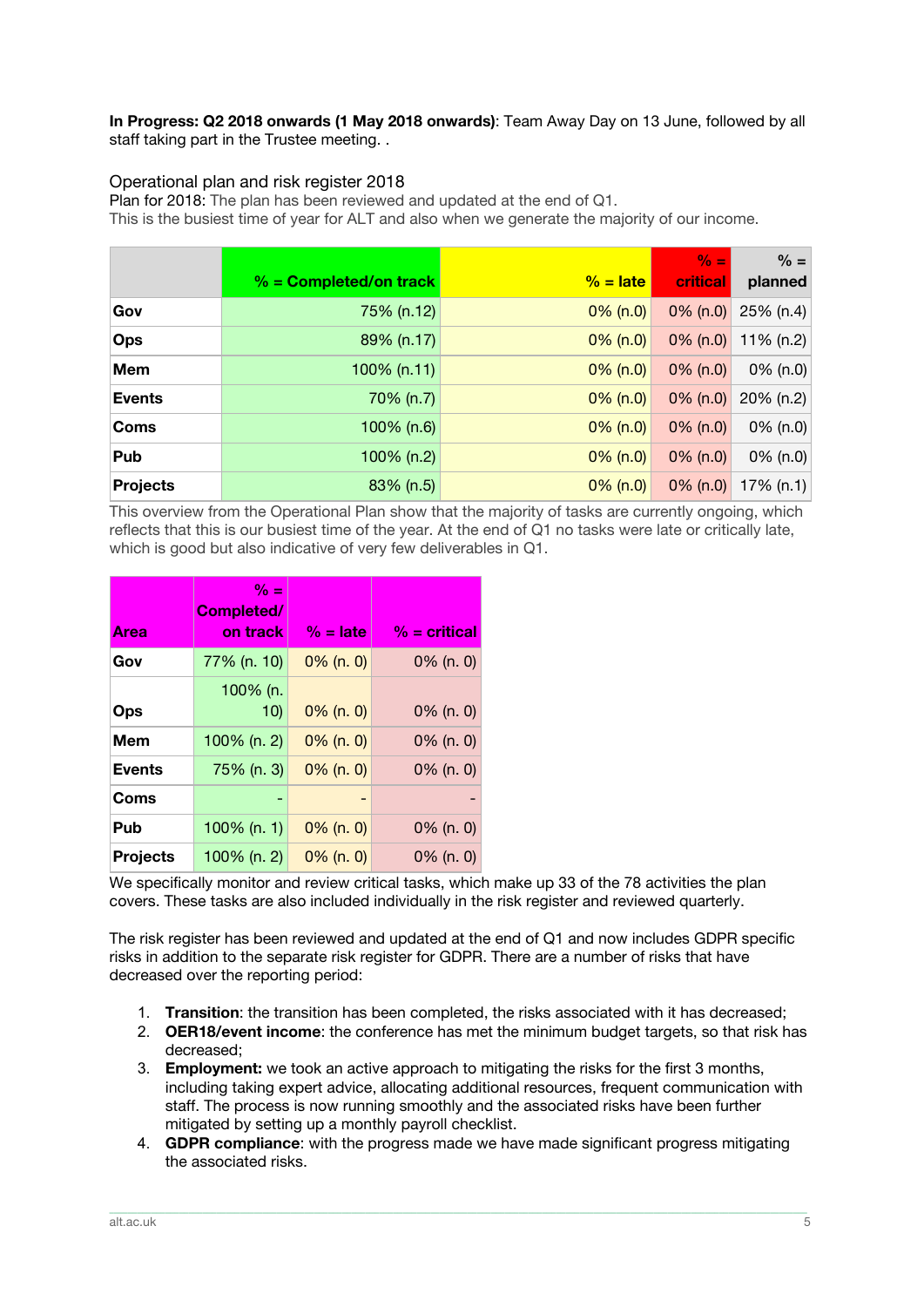The following risks have remained the same or increased:

- 1. **Unavailability of staff:** due to ill health. We are actively mitigating the risks around staff ill health, see details in the HR section of this report.
- 2. **Annual Conference income**: at this stage we are seeing no signs that there is an increased risk to this year's event, but in the face of continued uncertainty, we are monitoring income closely.

Action: Trustees formally noted the updated ops plan and risk register and the actions taken to mitigate the risks identified.

#### Operations and HR

MH reported on GDPR and discussed how this has been a real opportunity for gaining additional expertise and undertaking training, both for senior staff and the whole staff team. There has been positive change implementation across all areas of ALT's operations. MH further explained how we reviewed how data is collected & handled as part of the GDPR action plan and this led to a number of operational improvements such as moving the journal to our UK-based hosting company. Noted thanks to BA for providing support and templates which has greatly helped. Action: MH to continue to progress GDPR plan as outlined.

MD noted great progress on pathways to CMALT. A key factor of the scheme was it will take time to build-up the bank of examples to support submitters and assessors. EC reported on the visual thinkery session facilitated by Bryan Mathers. Noted it was a useful process to capture thinking. MD raised the suggestion of having a CMALT graduation at the Annual Conference for awardees from the last 12 months who are attending. This suggestion was positively noted by Trustees. Action: MD to action.

MD reported that call of interest for venues has been very positive. Both OER19 and the annual conference on 2019 have been confirmed and announced. Other venues for the annual conference were reviewed. The Waterfront, Belfast was noted as a particularly strong venue with financial incentives and venue support for maximising conference income. Action: MD to progress venue selection and contracts.

MD noted that Susan Greig will be working 4 days a week from 23 July. Susan will continue to work for her existing explorer University of Edinburgh. Noted that Susan has a family relationship with the current Vice-Chair of ALT, Nicola Whitton. Both MD and MH were aware of this as part of the recruitment processes. The potential for any conflicts of interest arising as the Vice-Chair was not an issue as they do not have responsibility for the Operations Manager's work and the Operations Manager reports directly to the Chief Executive. It has however been agreed that should a situation arise in which there could be a conflict of interest, a different Trustee will substitute for the Vice-Chair.

Recommendation: Trustees formally note the appointment and actions taken to mitigate any conflicts of interest.

#### Other developments

- EDEN Conference: Joe Wilson will represent ALT and OER conference at the EDEN Conference later this month as part of the strategic partnership we have built this year;
- EA-TEL and EC-TEL: confirm is any Trustee is available to attend the event in Leeds the week before the Annual Conference and represent ALT at the AGM;
- ALT Ambassadors: in view of the wider changes to the governance structure proposed, we have not progressed reviewing the policy for ALT Ambassadors, but will return to this in due course;
- The Call for Honorary Life [Membership](https://www.alt.ac.uk/news/all_news/2018-call-nominations-honorary-life-membership) nominations is now open:
- DCMS: Maren now represents ALT on the National [Coherence](https://digitalskillspartnership.blog.gov.uk/2018/01/26/the-national-coherence-delivery-group/) Delivery Group of the Digital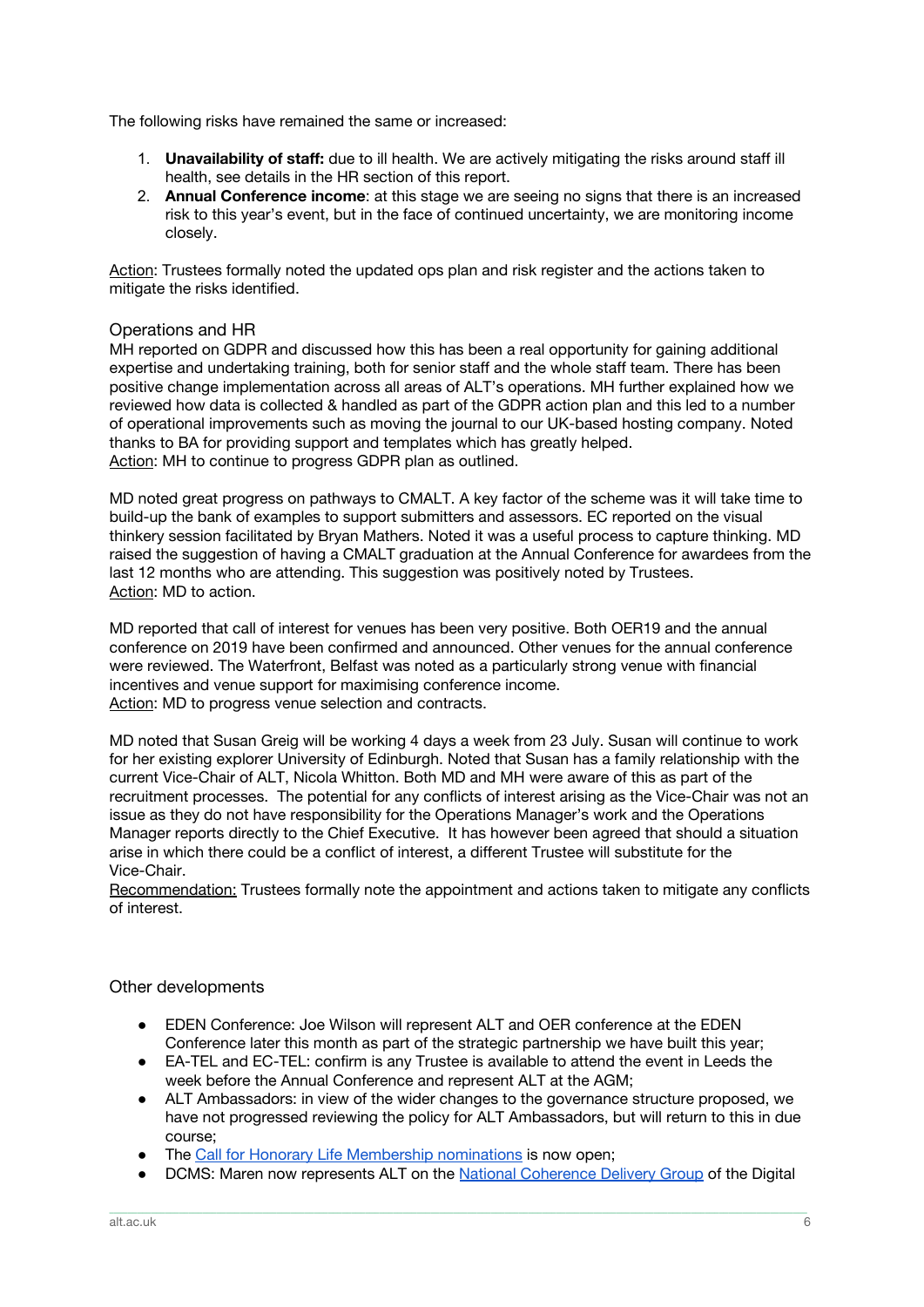Skills Partnership;

- ALT contributed to a panel at the Raising Aspirations for Digital Education Conference, represented by Tom Palmer, 6-7 June, mainly attended by edtech industry and school teachers
- ALT was represented at ILTA, 30 May 1 June, represented by Martin Weller, Martin Hawksey and Maren Deepwell
- [#LTHEchat](https://lthechat.com/2018/06/01/lthechat-116-beyond-advocacy-for-change-developing-critical-open-approaches-in-learning-technology-with-maren-deepwell-marendeepwell-and-martin-hawksey-mhawksey/) 116: Beyond advocacy for change developing critical & open approaches in Learning Technology with Maren Deepwell @marendeepwell and Martin Hawksey @mhawksey

### 10 Governance Review

At the last Trustee meeting, Trustees discussed a number of Governance related items. Firstly, Trustees reviewed the Trustee Code of Practice which has since been updated and approved by GPC.

Secondly, Trustees discussed the current process for the appointment and terms served by the President, Chair and Vice-Chair of ALT, resulting in an annual rotation of these roles. We noted that this approach causes a lack of continuity and leadership as well as support for senior staff, as the time period for each serving Chair is so short. Common practice in other charities is to appoint a Chair for a longer period, i.e. 3 years.

In addition, Trustees discussed representation of Member Groups (i.e. a representative from each group) within ALT's governance structure. There is currently no direct representation and the current procedures mirror the approach we take with Special Interest Groups. As Member Groups are established permanently and as we aim for them to take on roles like hosting CMALT Champions or providing mentoring locally, it is necessary to ensure that Members have direct representation within the governance structure.

This paper set out a proposal to address the issues discussed in two ways: through changes to the constitution and through practical steps in how the work of ALT's Committees/Groups is supported and organised.

Reviewing the paper, SMN provided some context for the governance review. After a discussion, Trustees overall agreed that the governance plans were a good way forward. Trustees noted that it is important that how the changes are communicated to Members ahead of the AGM.

There are three main changes proposed to the constitution:

Changes to the Central Executive overal:

- Central Executive Committee to be renamed the Board of Trustees in line with common practice;
- The Board of Trustees to have min. 5 and max. 10 members, reducing the max. From 13 to 10;
- For the Board of Trustees to consist of: 5 Trustees (Chair, Vice-Chair, Honorary Treasurer and 2 additional Trustees) to be appointed (via an open recruitment procedure led by the existing Board) and for up to 5 Trustees (incl. President) to be elected by Members from the ALT Assembly (explained below).

Changes to Trustee roles:

- The Terms of Office for Chair, Vice-Chair and President to be 3 years, instead of the current 1 year rotation system, and to have an option to extend the Term of Service to 6 years, bringing it in line with other Trustees;
- Role of Honorary Secretary to be discontinued.

Changes to Trustees roles in Operational Committees:

Operational Committees to transition to a new ALT Assembly to be formally created as the overarching committee advising the Board of Trustees;